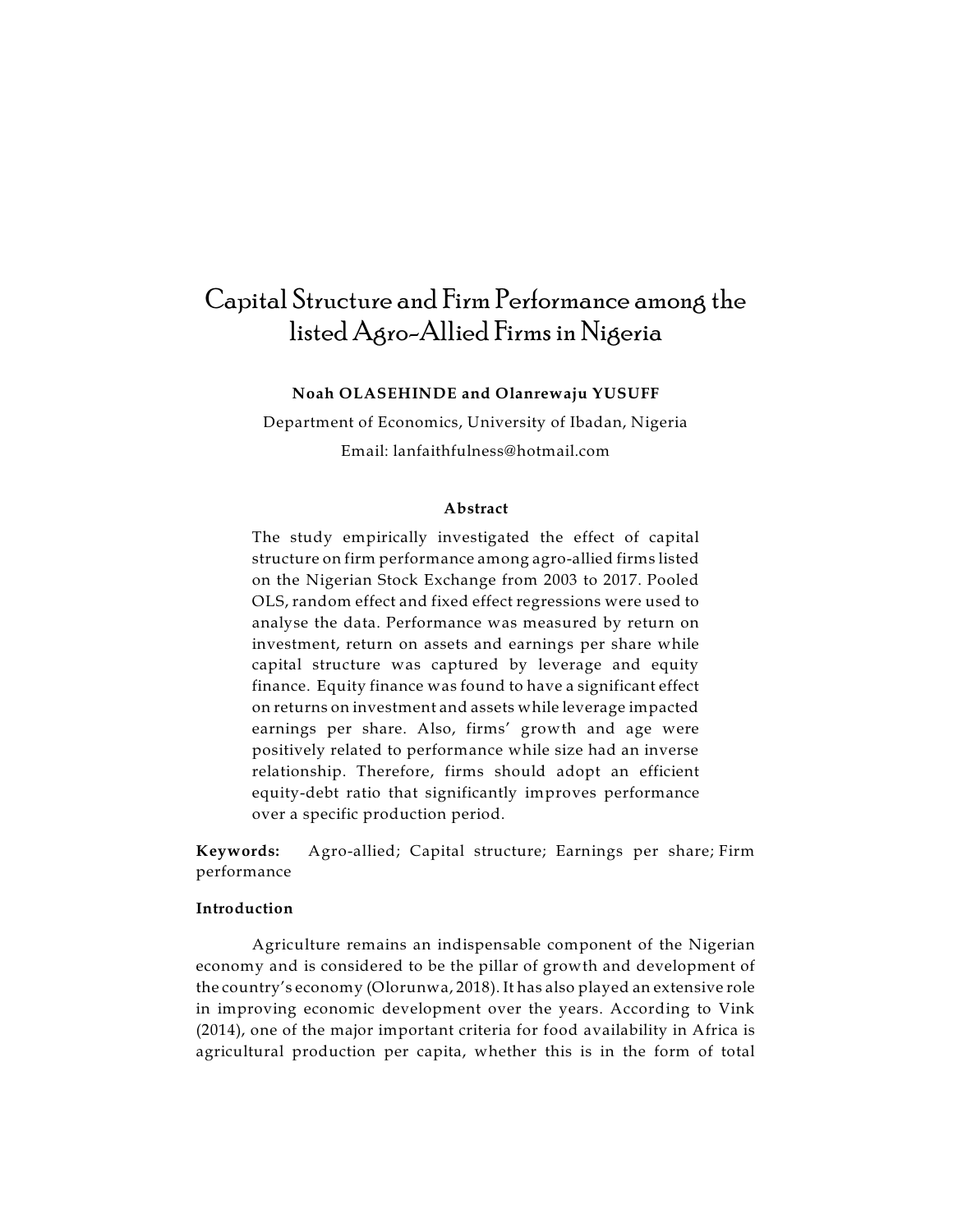output, disaggregated commodity type such as field crops horticulture and livestock, or by region, or whether food items are considered separately. The agriculture sector is estimated to employ more than 60% of the country's working population and contributes immensely as a source of food for the teeming Nigerian populace (Babalola and Babalola, 2013). Indeed, the importance of agriculture to industrial and economic growth is critical. Beyond the production of food, the agricultural sector in Nigeria doubles as a source of livelihood for many small and medium-scale farmers in the country (Olorunwa, 2018). Agricultural production also serves as ancillary to other sectors of the economy, including hotel industry, carriage and transport, and feed production (Afzal and Khan, 2017).

Despite the high rate of return associated with agriculture, the performance of agro-allied firms in Nigeria is still constrained by several factors including imperfections in the market for credit, which makes it difficult and costly for farmers to access loans needed to finance production (Ugwu, 2009). According to Bauman, McFadden and Jablonski (2018), the asset turnover ratio is a farm's ability to create gross sales effectively and thus, the strong financial performing operations could be a result of different strategies which entail the decision to lease or own resources. As Benjamin and Phimister (2002) observed, the information asymmetry that characterizes imperfect credit markets implies that credit providers base their lending decisions on the availability of collateral even when it seems profitable to lend to farmers. However, specialized agricultural credit institutions exist, both private and state-owned, that provide credit in many developing countries (Benjamin and Phimister, 2002). High competition for funds provided by such institutions do little to alleviate the scarcity of capital for investment in agribusinesses and agro-allied firms. The implication of the debt-equity mix for firm performance has been widely investigated in the literature (Chowdhury and Chowdhury, 2010; Oladeji, Ikpefan & Olokoyo, 2015).

Available empirical evidence is mixed. In a review of past studies, it was found that a highly leveraged firm that finances its operations with more debt than equity enjoys tax reductions on interests earned on debt and this constitutes a real addition to the firm's value (Cekrezi, 2013). On the other hand, higher debts imply higher bankruptcy risk which induces shareholders to expect higher returns and thus increase the cost of financial distress (Abeywardhana, 2017). In the same vein, higher equity financing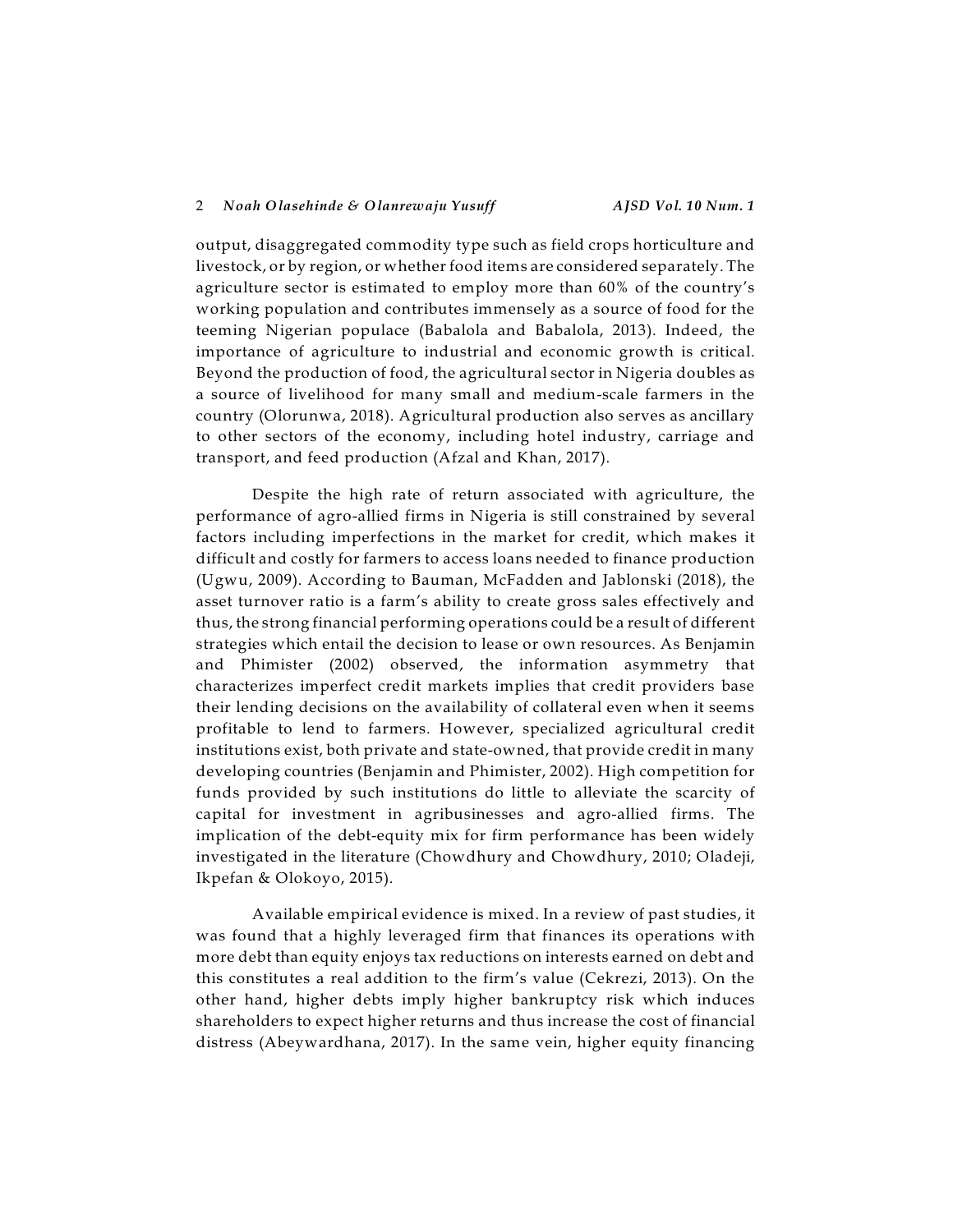### *Capital Structure & Firm Performance among Agro-allied Firms* 3

leads to a higher expected rate of return on equity by shareholders and therefore higher cost of equity. Hence, firms are believed to strive towards optimum leverage or a debt-equity mix that maximizes firm performance and value (Cekrezi, 2013). Contrary to this view, some scholars have argued that the value and performance of a firm will not be related to its choice of finance source provided imperfections do not exist in the capital market (Modigliani and Miller, 1958).

In Nigeria, one of the most prominent sectors driving the growth of the economy is the agricultural sector despite the production hurdles that significantly stifle the performance of the sector (Olorunwa, 2018). With an estimated population of 195.9 million in 2018 and an annual population growth rate of 2.6 percent (Olasehinde, 2018), the demand for agricultural products in Nigeria is quite high and continues to grow. Aside from rapid population growth, the high demand has also been attributed to its high protein quality and content (Heise, Crisan & Theuvsen, 2015). Aromolaran, Ademiluyi and Itebu (2013) identified inadequate capital due to limited financial opportunities as a major cause of the deficient agricultural production in the country. Also, Olorunwa (2018) identified a poor capital base as one of the major setbacks impeding poultry farming in Nigeria along with ineffective traditional disease management approaches and economic inefficiency.

Given these issues, it is clear that access to favourable channels for raising debt and availability of adequate equity are likely have significant implications for the performance of the listed agro-allied firms in Nigeria despite their enormous potentials. It is therefore expedient to make empirical inquiry into the financing of the firms and its implication for the performance of the agricultural sector in Nigeria. Therefore, this study examines the relationship between capital structure and performance of agro-allied firms in Nigeria from 2003 to 2017. The period was chosen basically for data availability. The study is divided into five sections. The second section presents the structure of the agricultural sector in Nigeria while the third section discusses the methodology adopted for the study. In the fourth section, the empirical results and discussion are presented and the fifth section concludes and outlines policy recommendations based on the findings of the study.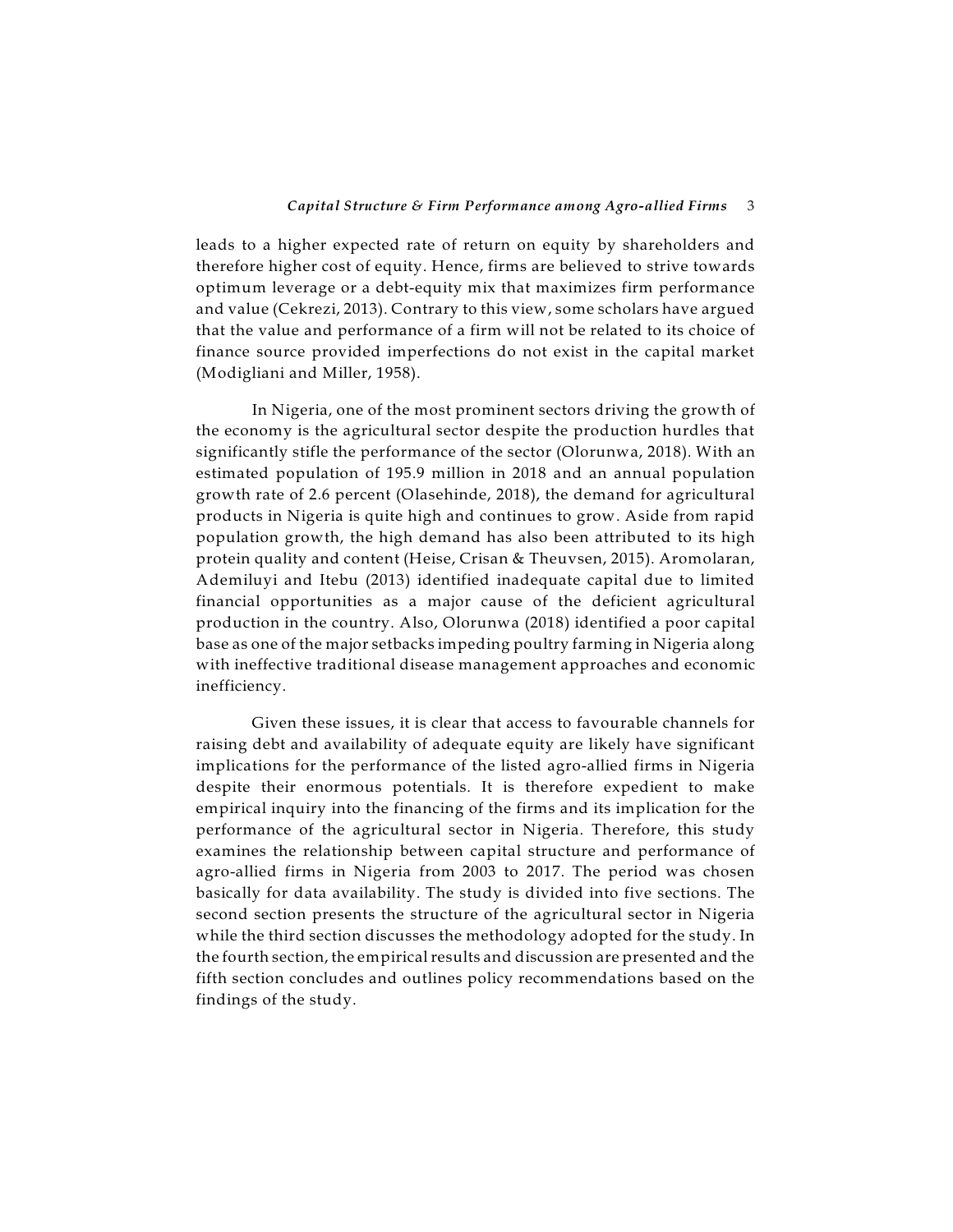### **Structure of the Agricultural Sector in Nigeria**

Agriculture has always been a mainstay of the Nigerian economic system. The country is blessed with abundant resources which supports agriculture, with an estimated land of about 91 million hectares out of which 81 million hectares are fertile enough for production. This rich soil is accompanied with adequate rainfall and humid temperature (Ayoola 2001). About 22% of these hectares of land is typically available for permanent pasture and livestock production. Agriculture has always been a major employer of labour engaging approximately 75% percent of Nigerians. The Nigerian agricultural sector is currently made up of four major sub-sectors: crop production, livestock, fishery, and forestry. Table 1 contains each subsector and its products while Figure 1 shows the sectoral contribution to GDP.

| Components      | Products                                                                                                              |  |
|-----------------|-----------------------------------------------------------------------------------------------------------------------|--|
| Crop Production | Yam, cassava, onions, cotton for textile industries, melon,<br>beans, rice, wheat, sugarcane, oranges, potatoes, etc. |  |
| Livestock       | Poultry, cattle, pig, rabbit, goat, horse, etc.                                                                       |  |
| Fishery         | Cyprinus carpio, Tilapia spp., Clarias spp., etc.                                                                     |  |
| Forestry        | Timber, medicinal plant, firewood, cuttings, decorative wood,<br>etc.                                                 |  |

**Table 1: Components of the agricultural sector in Nigeria**

*Source*: Compiled from Olomola and Nwanfor (2018)

In 1981, agriculture contributed about 15.5% to total real GDP in Nigeria. The upward trend continued up till 1988 when the contribution peaked around 20% and declined to about 18% in 1990. The increased attention given to the sector at the onset of democratic governance in the country in 1999 ensured that it contributed about 27% in 2002. The contribution oscillated between 23% and 25% in 2018. A close look at the sector (Figure 2) confirms that the sector was mainly driven by crop production for almost four decades.

The contribution of crop production to GDP which stood at 78.4% in 1981 steadily increased to 89.9% in 2017 while the contribution of the other sub-sectors kept shrinking. The contribution of livestock reduced from 14.4%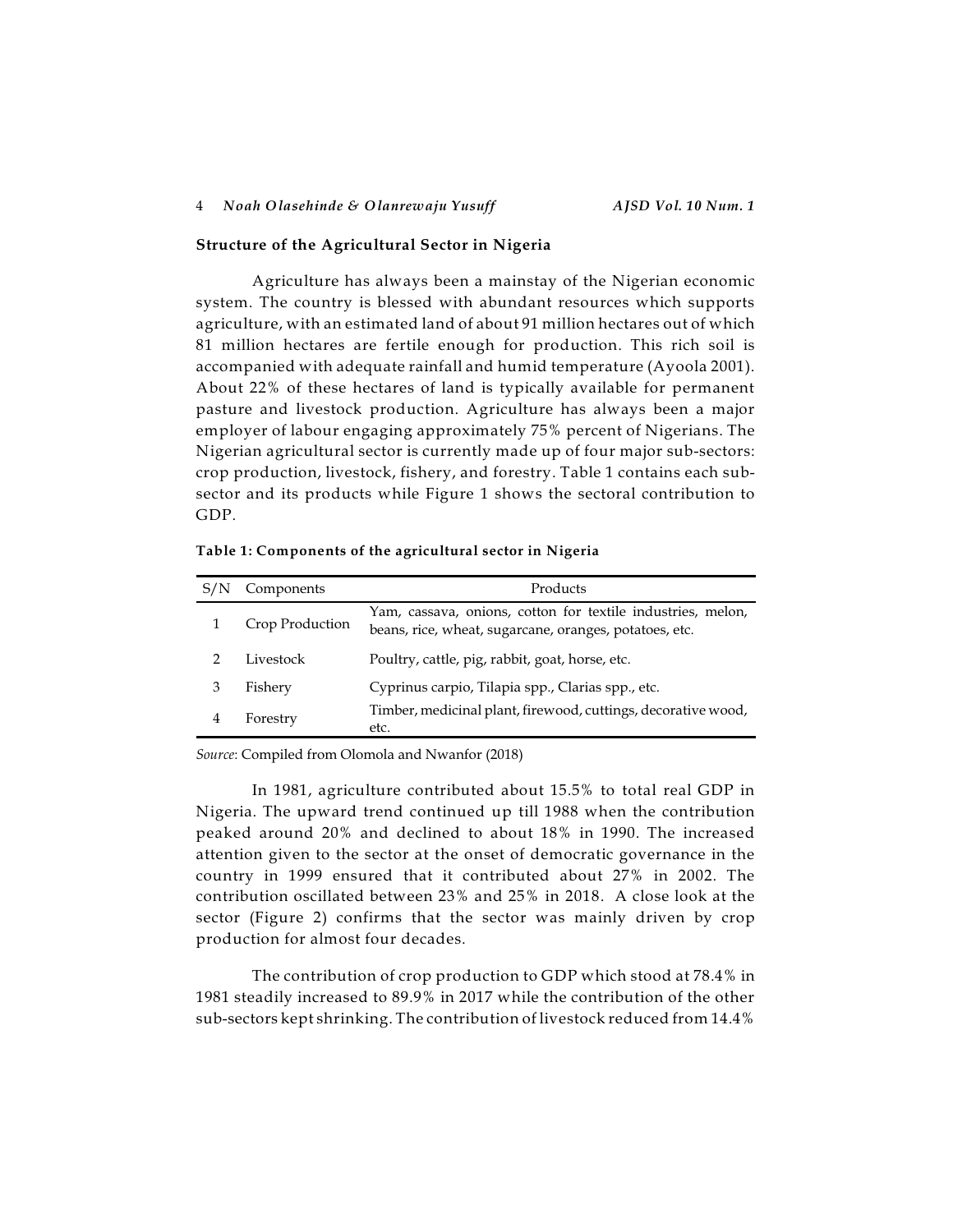in 1981 to 7.0% in 2017, forestry reduced from 3.3% in 1981 to 1.0% in 2017 while fishing diminished from 3.8% in 1981 to 2.1% in 2017.



**Figure 1: Contribution of agriculture to GDP in Nigeria.**

*Source:* Drawn from underlying data from CBN (2018).



**Figure 2: Agriculture sub-sectoral contribution of GDP in Nigeria.** *Source:* Drawn from underlying data from CBN (2018).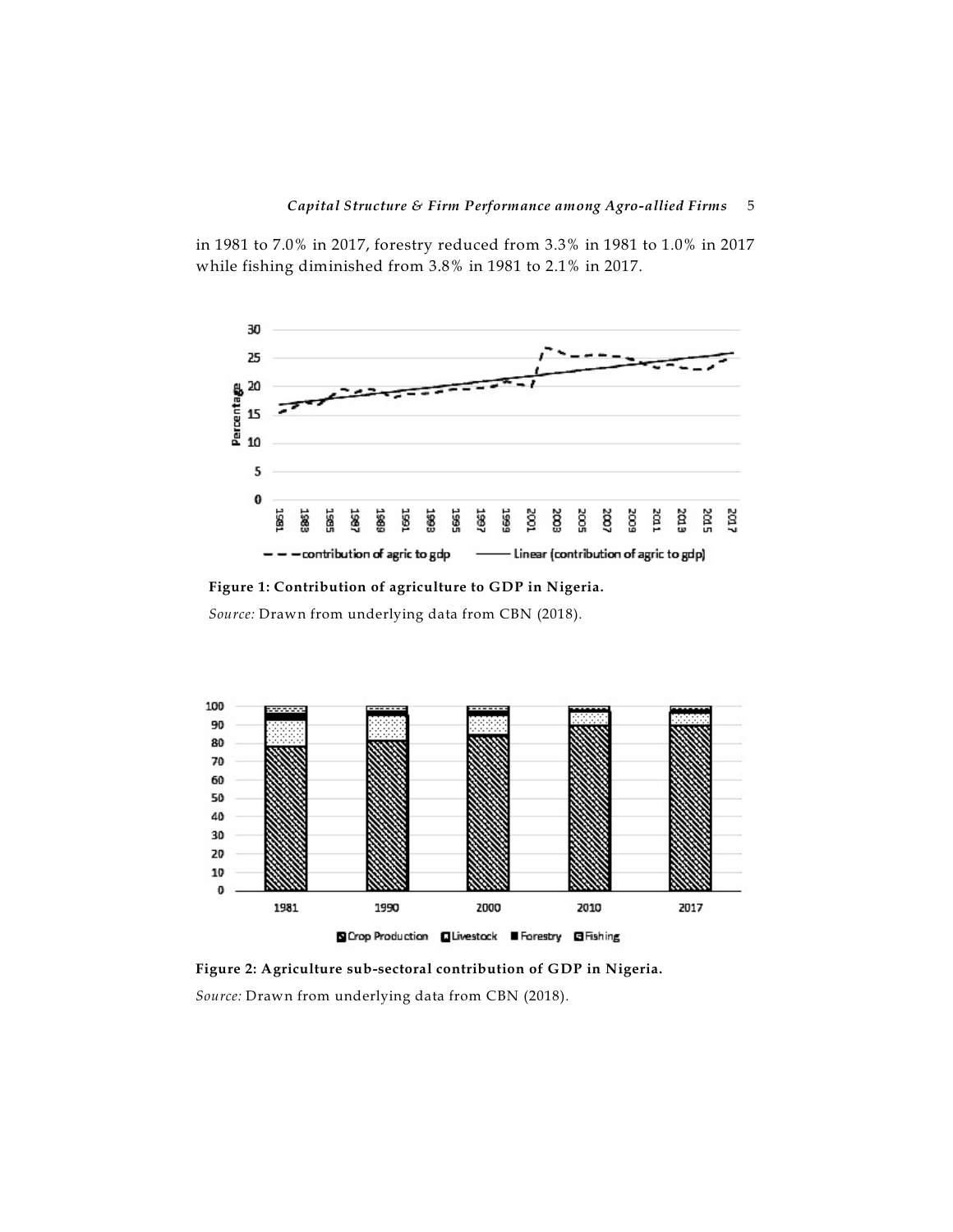### **Methodology**

# **Model and estimation technique**

This study adopts the trade-off theory of capital structure since the major postulation of the theory is based on the equi-marginal principle that equates the marginal benefit of debts to marginal costs in order to maximize any capital structure decisions made by firms and organizations. The tradeoff theory, according to Shyam-Sunder and Myers (1999), states that at a low leverage level, firm performance is high and at high-level leverage, firm performance is low. This implies that a positive relationship exists between low leverage and firm performance while a negative relationship exists between high leverage and firm performance. This relationship between leverage and firm performance as described by the tradeoff theory was further expressed by Coricelli et al. (2012) to be non-monotonic and thus characterized by an inverted U-shaped relationship.

Within the framework of Margaritis and Psillaki (2010) and following the tradeoff theory, this study adopted three different measures of agroallied firms in Nigeria – return on investment (ROI), return on assets (ROA), and earnings per share (EPS). Thus, the empirical models adopted for the study are presented as follows:

$$
ROI_{i,t} = \beta_1 + \beta_2 LEV_{i,t-1} + \beta_3 LEV_{i,t-1}^2 + \beta_4 lnE_{it} + \beta_5 lnP_{it} + \beta_6 lnS_{i,t} + \beta_7 A_{i,t} + \mu_{it} \tag{1}
$$

$$
ROA_{i,t} = \beta_1 + \beta_2 LEV_{i,t-1} + \beta_3 LEV_{i,t-1}^2 + \beta_4 lnE_{it} + \beta_5 lnP_{it} + \beta_6 lnS_{i,t} + \beta_7 A_{i,t} + \mu_{it} \quad (2)
$$

$$
EPS_{i,t} = \beta_1 + \beta_2 LEV_{i,t-1} + \beta_3 LEV_{i,t-1}^2 + \beta_4 lnE_{it} + \beta_5 lnP_{it} + \beta_6 lnS_{i,t} + \beta_7 A_{i,t} + \mu_{it} \tag{3}
$$

where:

*RO <sup>i</sup>*,*<sup>t</sup> I* = return on investment for firm *i* in year *t*  $ROA_{ij}$  = return on assets for firm *i* in year *t*  $EPS_{it}$  = earnings per share for firm *i* in year *t LEV*<sub>*i* $t_1$ </sub> = leverage type adopted by firm *i* in year *t*-1  $E_{it}$  = equity finance for firm *i* in year *t*  $A_{i,t}$  = age of the firm *i* in year *t*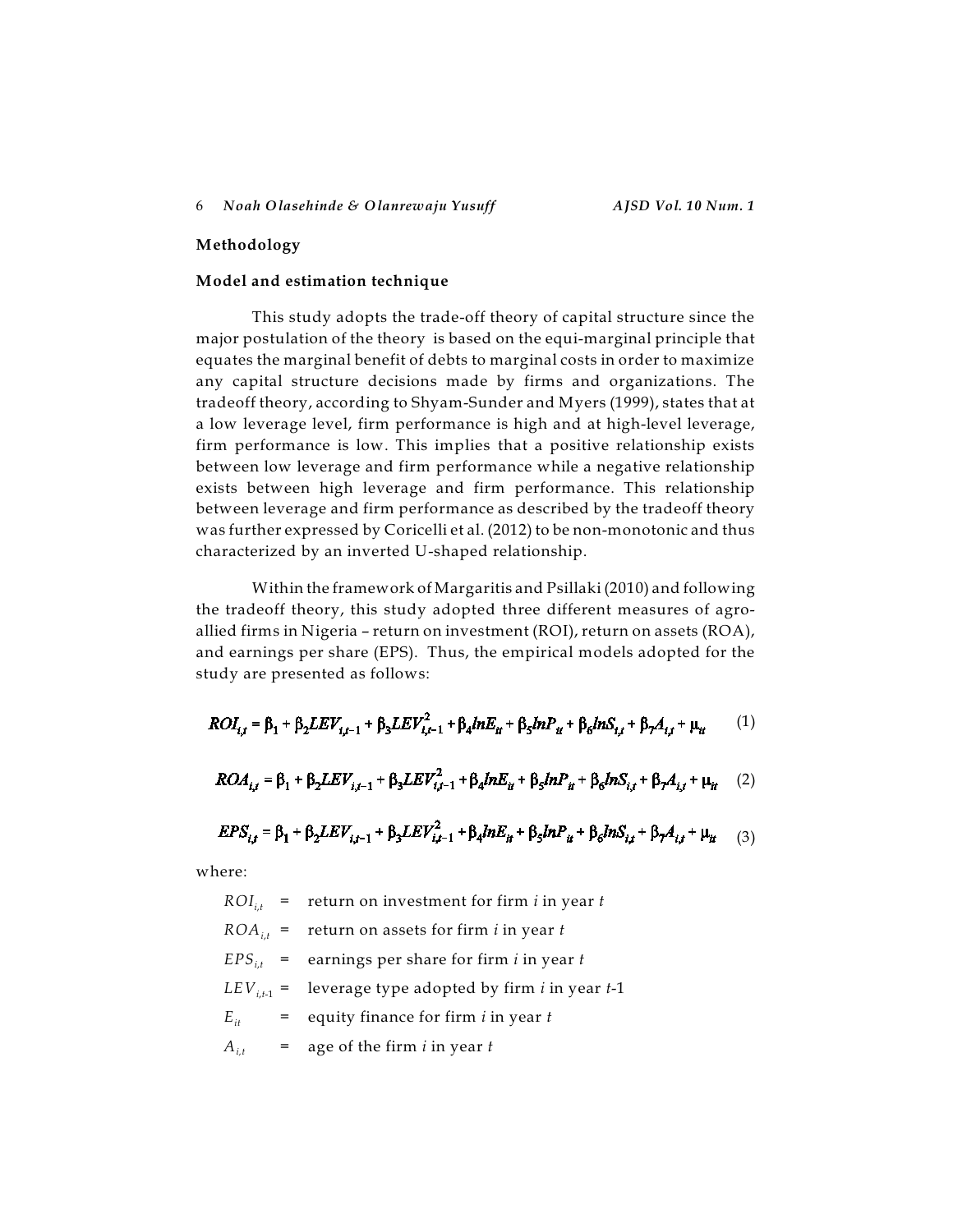#### *Capital Structure & Firm Performance among Agro-allied Firms* 7

- $S_{i,t}$  = size of the firm for firm *i* in year *t*
- $P_{it}$  = profit of the firm for firm *i* in year *t*
- $ln =$  natural logarithms of variables
- $\mu_{it}$  = captures the error term of firm *i* in year *t*

Equations 1, 2 and 3 are non-linear regression models formulated to capture the tradeoff theory that postulates that the relationship between firm performance and leverage is not monotonic. Also, time lags are included because the impact of leverage on firm performance or efficiency is not expected to be immediate and instantaneous (Margaritis and Psillaki, 2010).

The ordinary least squares (OLS), fixed effect and random effect estimation techniques were adopted to estimate the models. The OLS was adopted since it endeavours to limit the impact of inalienable stochasticity in the regressand to deliver appraisals of parameters of connections that depict the watched information precisely and accurately (Koutsoyiannis, 1978). According to Gujarati and Porter (2010), the OLS is a system that is broadly desirable for the alleged wanted properties of its parameters such as unbiasedness, effectiveness, and consistency. The fixed effect estimation technique has a unique advantage because it allows for heterogeneity and estimates the impact of this heterogeneity in the dataset (Gujarati and Porter, 2010). The random effect estimates on their part are a good representation of the population because it is assumed that data used are a sample from the population (Hsiao, 2014). However, the Hausman test was used to select the appropriate model between the fixed effect and random effect estimates.

The Hausman test is usually adopted to choose the appropriate model between random effect and fixed effect. The null hypothesis under the Hausman test specifies that the random effect model is the appropriate model since it is more efficient while the alternative hypothesis specifies that fixed effect model is appropriate because it is more consistent (Greene, 2012). Also, the Breusch-Pagan LM test was conducted to determine the appropriateness of the random effect and the pooled OLS regressions. The null hypothesis in the LM test is that variances across entities are zero, which implies that there is no significant difference across units, that is, no panel effect.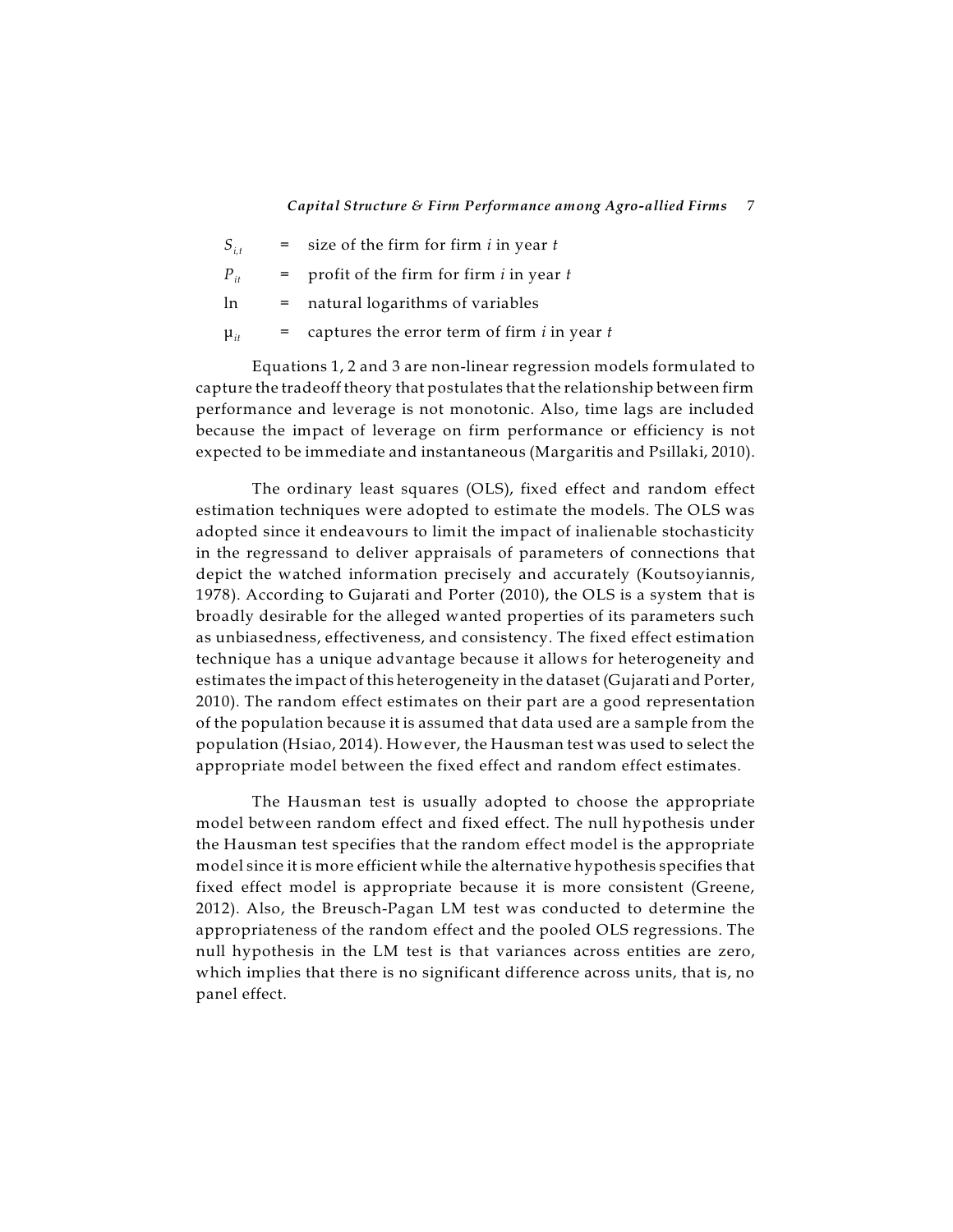## **Data and sources**

The study included all publicly-quoted agricultural firms operating in Nigeria. The spread of the firms covers the four sub-sectors – livestock, crop production, fishing and forestry. Table 2 presents the firms, their date of establishment and the dates when they were enlisted on the Nigerian Stock Exchange (NSE).

| S/N | <b>Names of Selected Firms</b>  | Date Established  | Date Enlisted    |
|-----|---------------------------------|-------------------|------------------|
| 1.  | <b>FTN Cocoa Processors PLC</b> | 26 August 1991    | 26 August 1991   |
| 2.  | Flour Mills of Nigeria PLC      | 01 January 1979   | 14 August 1979   |
| 3.  | Dangote Flour Mills Nigeria PLC | 01 January 2006   | 04 February 2008 |
| 4.  | Okomu Oil Palm PLC              | 11 March 1991     | 11 March 1991    |
| 5.  | Nestle Nigeria PLC              | 25 September 1969 | 20 April 1979    |
| 6.  | Unilever Nigeria PLC            | 04 November 1923  | 01 January 1973  |
| 7.  | Presco PLC                      | 10 October 2002   | 10 October 2002  |
| 8.  | Livestock Feeds PLC             | 20 March 1963     | 01 April 1978    |
| 9.  | Cadbury Nigeria PLC             | 09 January 1965   | 09 January 1965  |
| 10. | Nascon Allied Industries PLC    | 30 April 1973     | 20 October 1992  |
| 11. | Nigeria Flour Mills PLC         | 29 October 1971   | 29 October 1971  |

**Table 2: Agro-allied firms, date established and date enlisted**

*Source:* Authors' compilation from The Nigerian Stock Exchange website

http://www.nse.com.ng/issuers/listed-securities/listed-companies)

# **Description of variables**

This study adopted three different types of dependent variables to capture firm performance; these are ROI, ROA, and EPS. Also, leverage and equity finance, taken as the independent variables, captured the capital structure of the firms, while other covariates were included as control variables. Detailed description and definition of the variables are presented in Tables 3 and 4.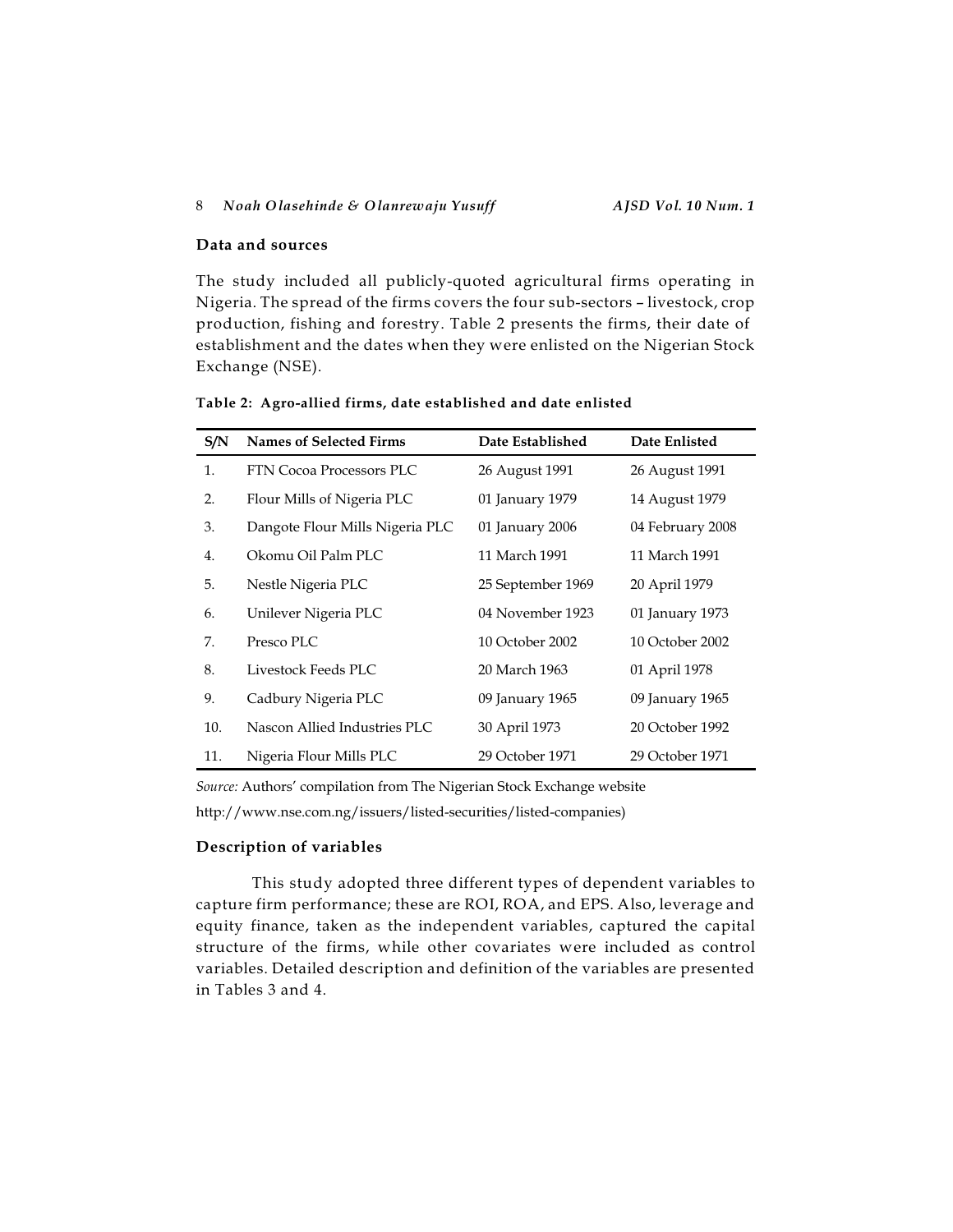| Variables            | Measurement                  | Definition                            | Reference                         |  |
|----------------------|------------------------------|---------------------------------------|-----------------------------------|--|
|                      | <b>Dependent Variables</b>   |                                       |                                   |  |
|                      | Return on                    | Net Profit after Tax                  | Chinaemerem and                   |  |
|                      | Investment (ROI)             | <b>Total Assets</b>                   | Anthony (2012)                    |  |
| Firm                 | Return on Assets             | Net Income                            | Khodavandloo, et                  |  |
| Performance          | (ROA)                        | <b>Total Assets</b>                   | al. (2017)                        |  |
|                      | Earnings Per Share           | Net Profit after Tax                  | Chowdhury and                     |  |
|                      | (EPS)                        | No. of Ordinary Shares                | Chowdhury (2010)                  |  |
|                      | <b>Independent Variables</b> |                                       |                                   |  |
|                      | Leverage (LEV)               | <b>Total Debt</b>                     | Margaritis and                    |  |
| Capital<br>Structure |                              | <b>Total Asset</b>                    | Psillaki (2010)                   |  |
|                      | Equity Finance (E)           | Total Equity                          | Abor (2007)                       |  |
|                      |                              | <b>Total Asset</b>                    |                                   |  |
|                      | <b>Control Variables</b>     |                                       |                                   |  |
| Firm Age             | Age of the Firm $(A)$        | Years of Operation<br>from Inception. | Margaritis and<br>Psillaki (2010) |  |
| Size of firm         | Size of the Firm (S)         | <b>Firm Sales</b>                     |                                   |  |
| Profit of firm       | Profit of Firm (P)           | Net Profit after Tax                  | Anwuyo-Vitor and<br>Badu (2012)   |  |

**Table 3: Description and measurement of variables**

*Source:* Authors.

# **Table 4: Definition of the variables and a priori expectations**

| Variable                     | Discussion                                                                                                                                                                                 | A priori                                                                             |
|------------------------------|--------------------------------------------------------------------------------------------------------------------------------------------------------------------------------------------|--------------------------------------------------------------------------------------|
| Lag of<br>Leverage           | Leverage is the debt to total asset ratio and it was<br>lagged because financial decisions of agricultural<br>firms take time to have effect on production,<br>following the cobweb model. | The apriori<br>expectation according<br>to the tradeoff theory<br>is positive $(+)$  |
| Lag of<br>Leverage<br>square | The lag of leverage is squared in order to capture<br>the non-monotonicity effect of leverage on firm<br>performance according to the tradeoff theory                                      | The a priori<br>expectation according<br>to the tradeoff theory<br>is negative $(-)$ |
| Equity                       | According to La Porta et al (2002), equity finance<br>is important in the performance model because it<br>is more likely to have a positive effect on firm<br>performance.                 | The a priori<br>expectation according<br>to Margaritis and<br>Psillaki (2010) is (+) |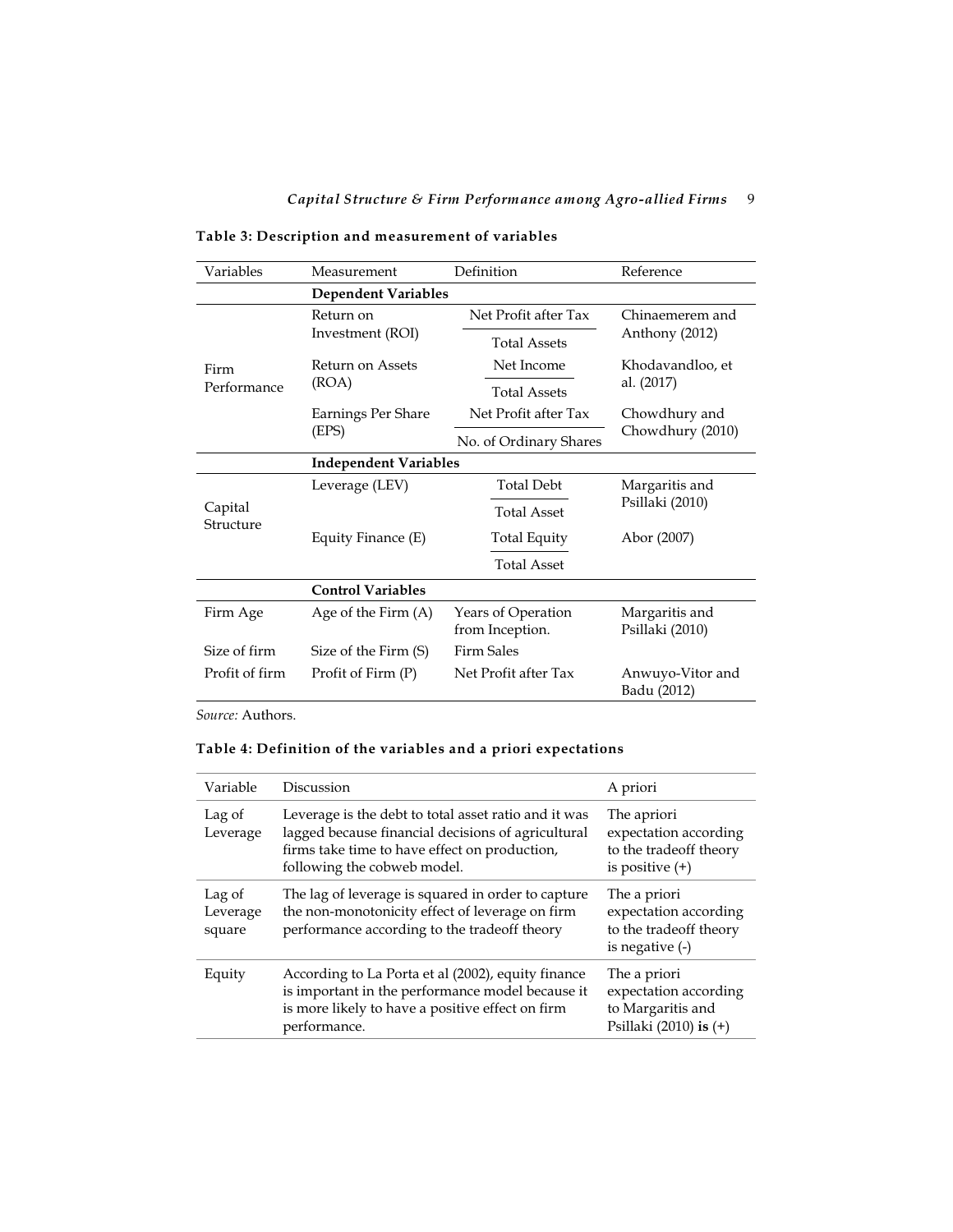| Variable    | Discussion                                                                                                                                                                | A priori                                                                        |
|-------------|---------------------------------------------------------------------------------------------------------------------------------------------------------------------------|---------------------------------------------------------------------------------|
| Profit      | Profit measure by after tax returns to firms is<br>important to determine the level of performance<br>among agro-allied firms                                             | The a priori<br>expectation of profit<br>to performance is<br>positive $(+)$    |
| <b>Size</b> | Size, measured by firm sales, is a determinant of<br>firm performance, it is expected that a higher<br>sales level will improve financial performance.                    | The a priori<br>expectation of firm<br>size to performance is<br>positive $(+)$ |
| Age         | Age, measured by years of operation from<br>inception, represents the 'experience' of a firm<br>and it is expected that experience will improve<br>financial performance. |                                                                                 |

*Source:* Authors.

# **Results and Discussion**

This section contains the empirical analysis on how capital structure affects the performance of agro-allied firms in Nigeria following the process outlined under the methodology section. Table 5 gives the descriptive statistics of the firms and the data comprises samples of firms listed in Table 2.

| Variables      | <b>OBS</b> | Mean    | <b>SD</b> | <b>Skewness</b> | Kurtosis |
|----------------|------------|---------|-----------|-----------------|----------|
| <b>ROI</b>     | 152        | 0.115   | 0.223     | 6.749           | 65.241   |
| <b>ROA</b>     | 152        | 0.115   | 0.223     | 6.760           | 65.396   |
| <b>EPS</b>     | 152        | 104.501 | 336.105   | 3.901           | 29.909   |
| LEV            | 152        | 0.091   | 0.093     | 2.109           | 10.052   |
| EqFinance      | 152        | 0.504   | 0.451     | $-0.647$        | 26.289   |
| Profit/million | 152        | 33.084  | 258.721   | 8.600           | 75.361   |
| Size/million   | 152        | 39.670  | 60.889    | 2.657           | 10.970   |
| Age            | 152        | 40.684  | 20.152    | 0.798           | 3.591    |

### **Table 5: Descriptive Statistics**

*Source:* Authors' computation using STATA 12.

On the average, the performance of the listed agro-allied firms was similar using ROI and ROA (mean = 0.115) and this value is very low when compared to EPS (mean = 104.5). For capital structure, equity finance appears to be much higher than leverage on average. The growth of the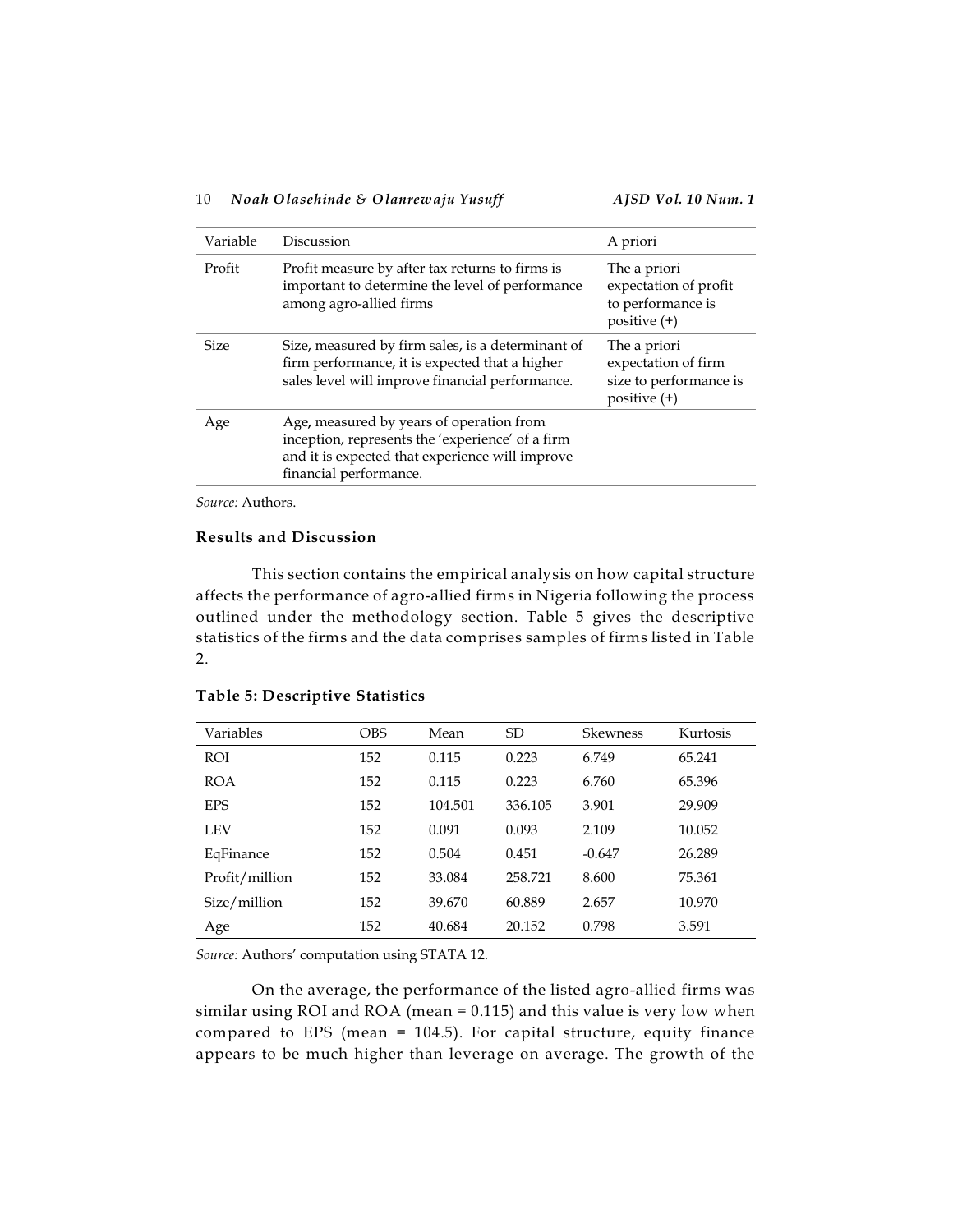industry stood at about  $\mathbb{N}^{33}$  million on the average while the average size was about N39 million. The industry is averagely above 40 years old. However, the distributions were positively skewed except for equity finance that had a negative skewness. Also, positive kurtosis indicates peaked distribution.

### **Leverage and equity finance of listed agro-allied firms in Nigeria**

The average leverage of listed agro-allied firms in Nigeria over the period of analysis is presented in Figures 3 to 7; each figure represents an average of three years. From Figure 3, Cadbury had the highest leverage with a leverage value of 0.256 between the year 2003 and 2005. This implies that the percentage of total debt out of total assets for Cadbury was approximately 25.6% and therefore, the most dominant among the firms during the time period. This was closely followed by Nascon with an average of 0.172 while the firm with the lowest average leverage was Nigeria Flour Mills.

Between the year 2006 to 2008, Dangote Flour Mills had the highest leverage with a leverage value of about 0.139 which implies that the total debt out of total assets for Dangote is about 13.9% and therefore the most dominant firm during the time period. This was closely followed by Livestock Feeds with an average of about 0.1266 while the firm with the lowest leverage was Unilever Nigeria PLC.

Dangote Flour Mills maintained its dominance among the agro-allied firms in Nigeria in terms of leverage during the period 2009 to 2011 with an average leverage value of about 0.2044, which implies that the percentage of total debt out of total assets for Dangote Flour Mills during the time period was approximately 21.44%. Other firms average leverages were far below that of Dangote but closely equal. However, Livestock Feed Mill followed Dangote with an average leverage value of about 0.105 while Nascon went from highest between 2006-2008 to the lowest between 2009 to 2011.

Similarly, Dangote Flour still dominated the sector between the years 2012 and 2014, with a leverage value of about 0.204. This implies that the percentage of total debt out of total assets between the time period is approximately 20.4% making it the most dominant firm, followed by Nestle with an average value of leverage of about 0.176 while Okomu Oil Palm Plc had the lowest average leverage level of 0.002. The generally low level of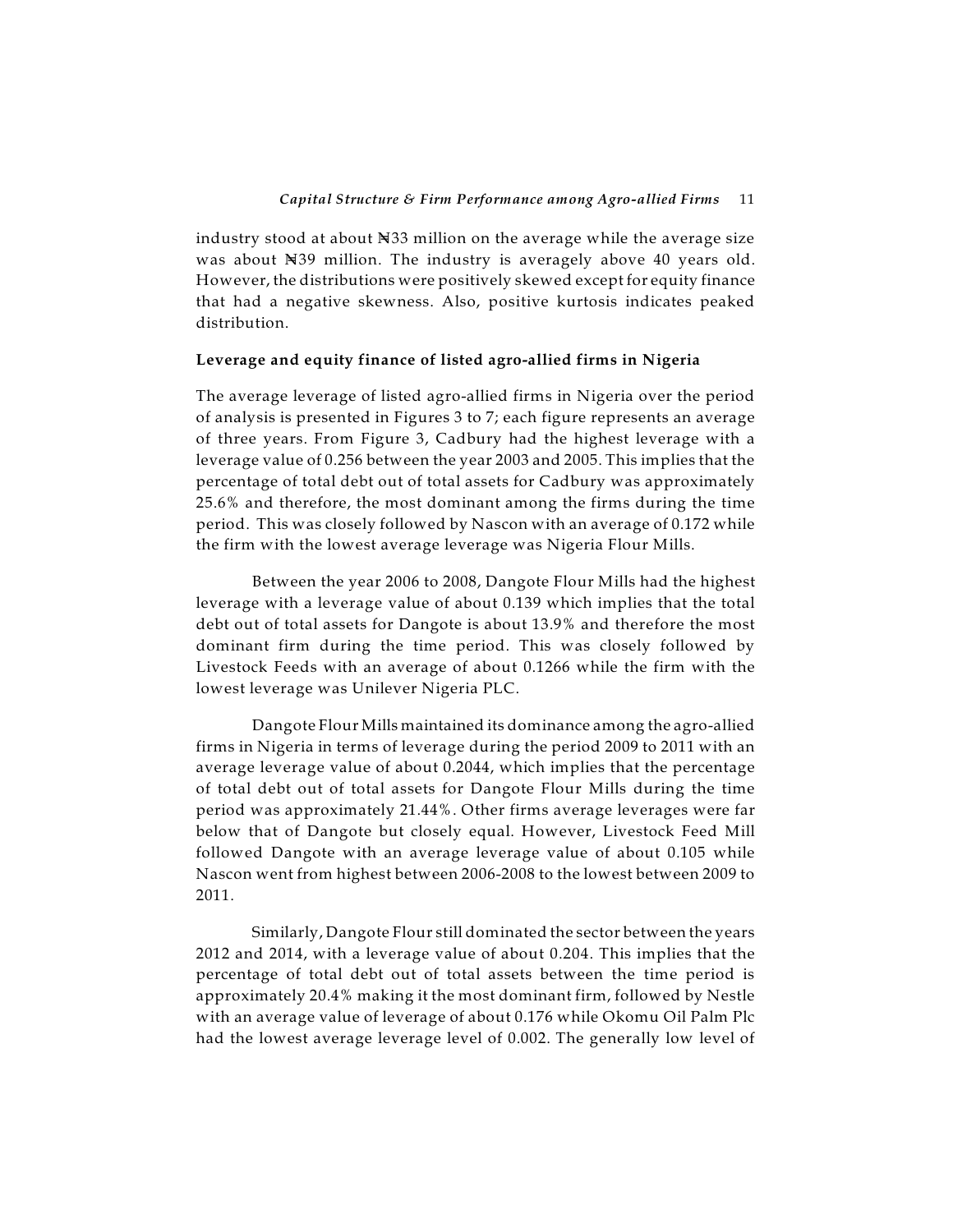leverage during the period 2008 to 2011 largely reflects the global economic meltdown of the period which made it difficult for agricultural firms to use leverage to finance their production and business.



**Figure 3: Average leverage value of listed agro-allied firms (2003-2005)**

**Figure 4: Average leverage value of listed agro-allied firms (2006-2008)**

大学院

òŠ

Nunger

October 18 FLOOR MALL S

**AB** 

**CONTRACTOR RESIDENCE** Cubaum River



**Figure 5: Average leverage value of listed agro-allied firms (2009-2011)**

**Figure 6: Average leverage value of listed agro-allied firms (2012-2014)**

Between the year 2015 to 2017, the general average value of leverage of agro-allied firms in Nigeria improved. The dominant firm during this time period was Nestle with an average leverage value of about 0.437 which implies that the percentage of total debt out of total assets for Nestle was about 43.7%, Okumu and Flour Mills Nigeria Plc followed closely in terms of their average leverage values of 0.219 and 0.216 respectively. PRESCO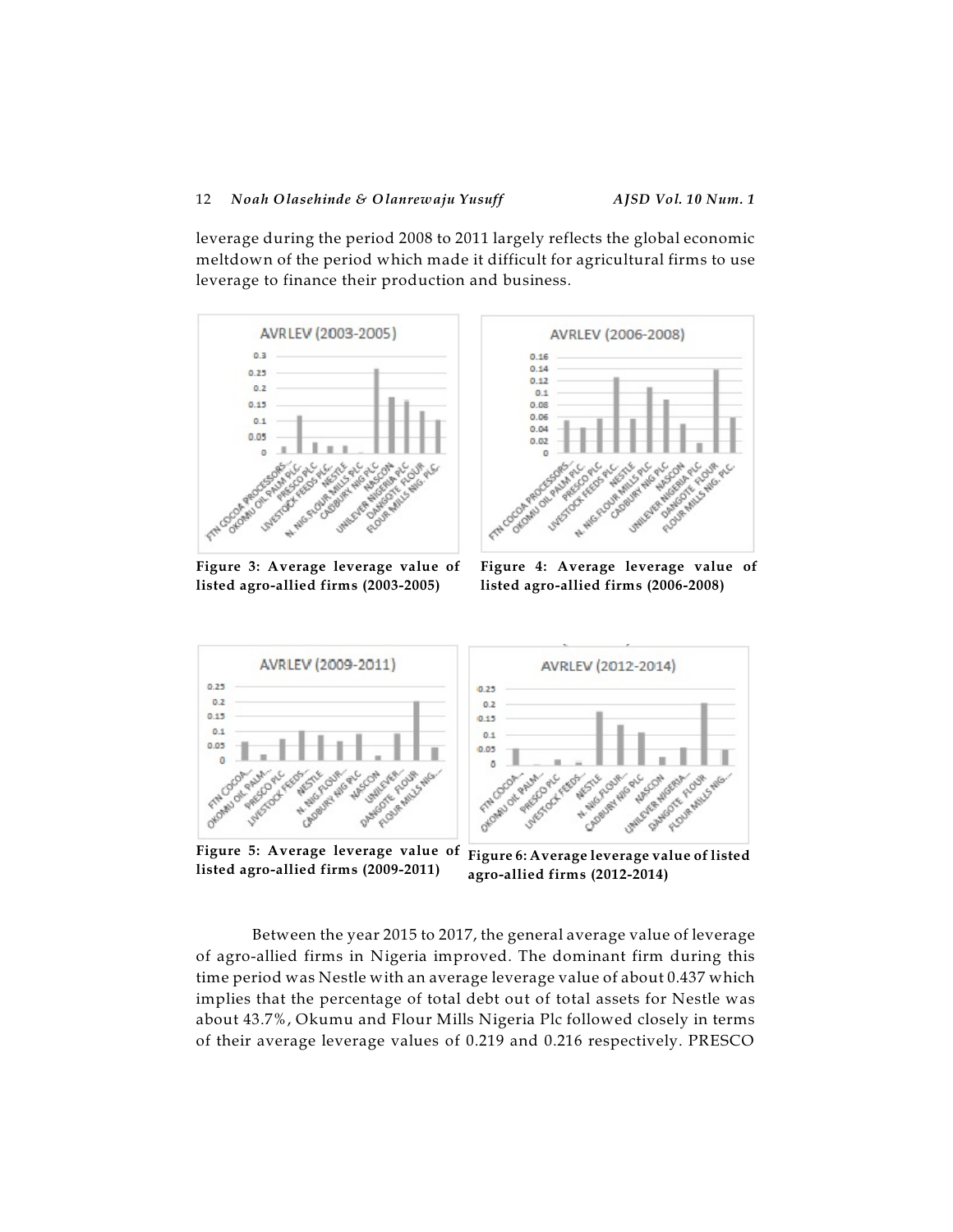Livestock Feeds (0.014) and NASCON (0.001) had the lowest average leverage level during the time period.



**Figure 7: Average leverage value of listed agro-allied firms (2015-2017).**

*Source:* Drawn by the authors with underlying data from NSE Fact Book (2003- 2017).

Figures 8 to 12 present the average equity finance of the listed agroallied firms in Nigeria over the period of analysis.

Dangote Flour and Flour Mills Nigeria Plc had the highest value of equity ratio finance for the period 2003 to 2005, with a value of 1 each (see Figure 8). This implies that Dangote and Flour Mills financed their operations mostly by equity finance. They were followed closely by Okomu Oil with an average equity finance ratio of about 0.8799 which implies that approximately 88% of Okomu finance was funded by the shareholders of the firm during the time period. However, FTN Cocoa had the lowest level of equity finance ratio with an average of about 0.0654.

Dangote Flour Mills continued its dominance among the agro-allied firms in Nigeria in terms of equity finance ratio during the period 2006 to 2008 (Figure 9) with an average equity finance value of 1 which implies that Dangote financed their operation mostly by equity finance. Flour Mills followed Dangote closely with an equity finance ratio of about 0.766 which implies that approximately 76.6% of Flour Mills finance was funded by the shareholders of the firm during the time period. And Cadbury had the lowest equity finance ratio of a negative equity finance ratio of -0.016.

Between 2009 and 2011, Dangote Flour Mills still maintained the dominance in terms of equity finance ratio with a value of 1 (Figure 10),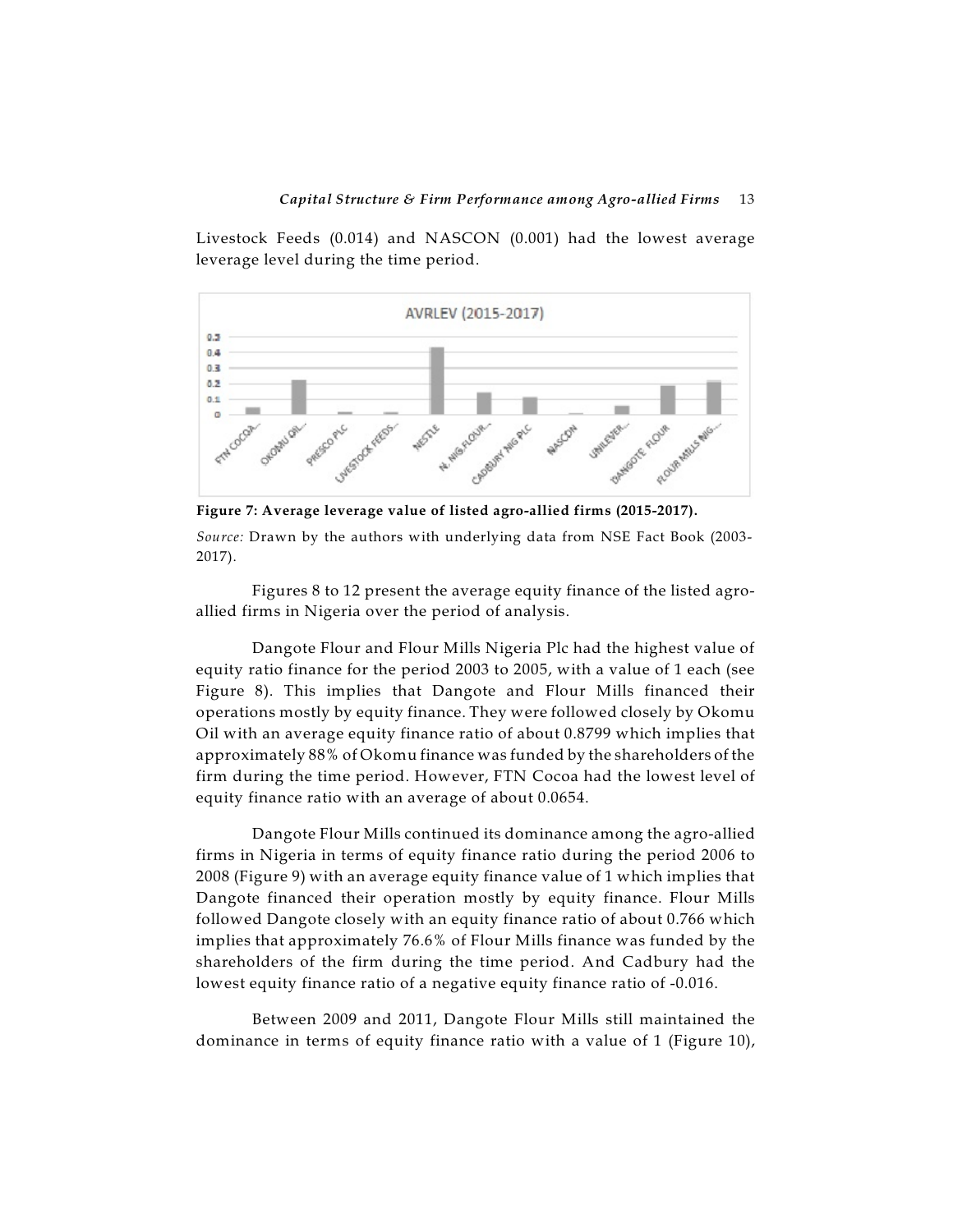although it was matched by Livestock Feeds Plc. which also had a value of 1. They were followed by NASCON with an equity finance ratio of about 0.574 which implies that approximately 57.4% of NASCON finance was funded by its shareholders. FTN Cocoa had the lowest equity finance ratio with a value of 0.0653.

Dangote solely continued its dominance in terms of equity finance ratio during the years 2012 to 2014 (see Figure 11). It was followed by Livestock Feeds Plc while Unilever had the lowest equity ratio in terms of finance. Figure 10 also depicts an equity finance ratio chart where Dangote Flour Mills dominated, followed closely by Okomu with an equity ratio of about 0.74, which implies that about 74% of the finance of Okomu was by its shareholders. FTN Cocoa remained at the bottom of the ladder with the lowest equity finance ratio of about 0.054 during the period 2015 to 2017.



AVR EqFin (2006-2008)  $1.2$  $\mathbf{1}$  $0.8$  $0.6$  $0.4$  $0.2$  $\mathbf{u}$  $\circ$ **PORTAL OFFICIAL ARTICLE PARTICULAR AVENUE** A MIS TO BRAIN AVE Cocourt Miller **MARKETON AND REAL PROPERTY** A Marion Assistance Proprietoric Richard

**Figure 8: Average equity finance of listed agro-allied firms (2003-2005).**

**Figure 9: Average equity finance of listed agro-allied firms (2006-2008).**



**Figure 10: Average equity finance of Figure 11: Average Equity Finance of listed agro-allied firms (2009-2011). listed agro-allied firms (2012-2005).**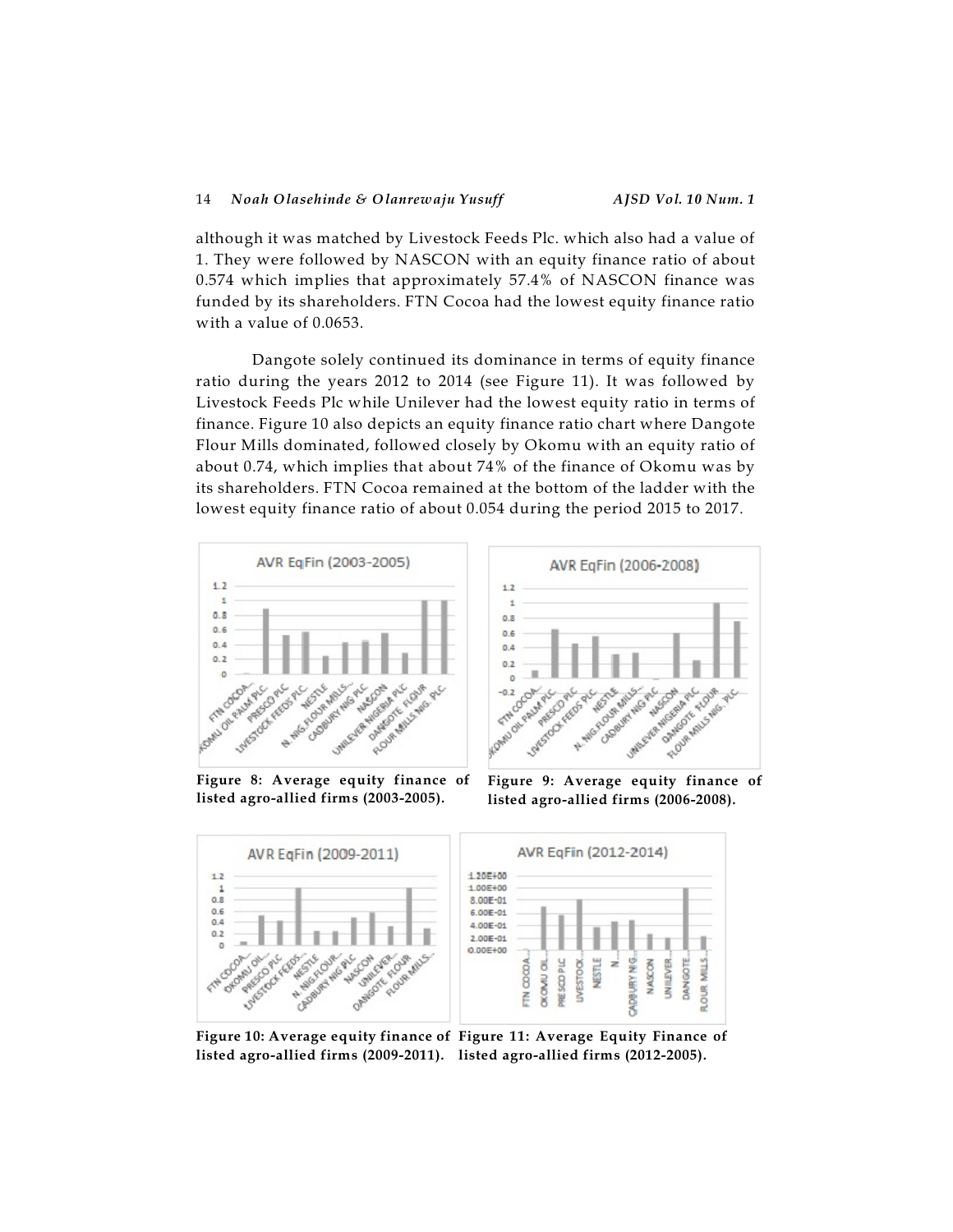

**Figure 12: Average equity finance of listed agro-allied firms (2015-2017).**

*Source:* Drawn by the authors with underlying data from NSE Fact Book (2003- 2017).

# **Empirical Results and Discussion**

Empirical results from the estimation of equations 1 to 3 are contained in Table 6. These include the pooled OLS, the fixed and the random effects results. Data was collected for 2003 to 2017 to allow for sufficient lagged structure to resolve the identification and endogeneity problems in the empirical specification of the models. It also contains the results of both the Hausman and LM tests. The result of the Hausman test shows that the fixed effect model is inappropriate for all models while the LM test reveals the appropriateness of pooled OLS for both the ROI and ROA models while the random effect is suitable for the EPS model, though each model is significant (as confirmed by each F-statistic). Moreover, measures of capital structure have differential effects on the measures of firm performance in public agro-allied industries in Nigeria.

| Method: Panel Least Square | Sample: 2003-2017  |                    | Total Panel: Unbalance |
|----------------------------|--------------------|--------------------|------------------------|
| Dependent variables:       | <b>ROI</b>         | <b>ROA</b>         | lnEPS                  |
| <b>POOLED OLS</b>          |                    |                    |                        |
| 1 LEV                      | $-0.446(0.88)$     | $-0.442(0.87)$     | 3.912(0.86)            |
| <b>LLEV_SQ</b>             | 1.827(1.29)        | 1.821(1.28)        | $-17.210(1.38)$        |
| EqFinance                  | $0.160(2.91)$ ***  | $0.160(2.90)$ ***  | $-0.571(0.83)$         |
| lnSize                     | $-0.080(4.15)$ *** | $-0.080(4.15)$ *** | $0.480(2.87)$ ***      |
| <b>lnProfit</b>            | $0.055(4.35)$ ***  | $0.054(4.34)$ ***  | 0.047(0.43)            |

**Table 6: Results of Agro-allied Firms' Performance Regression Models**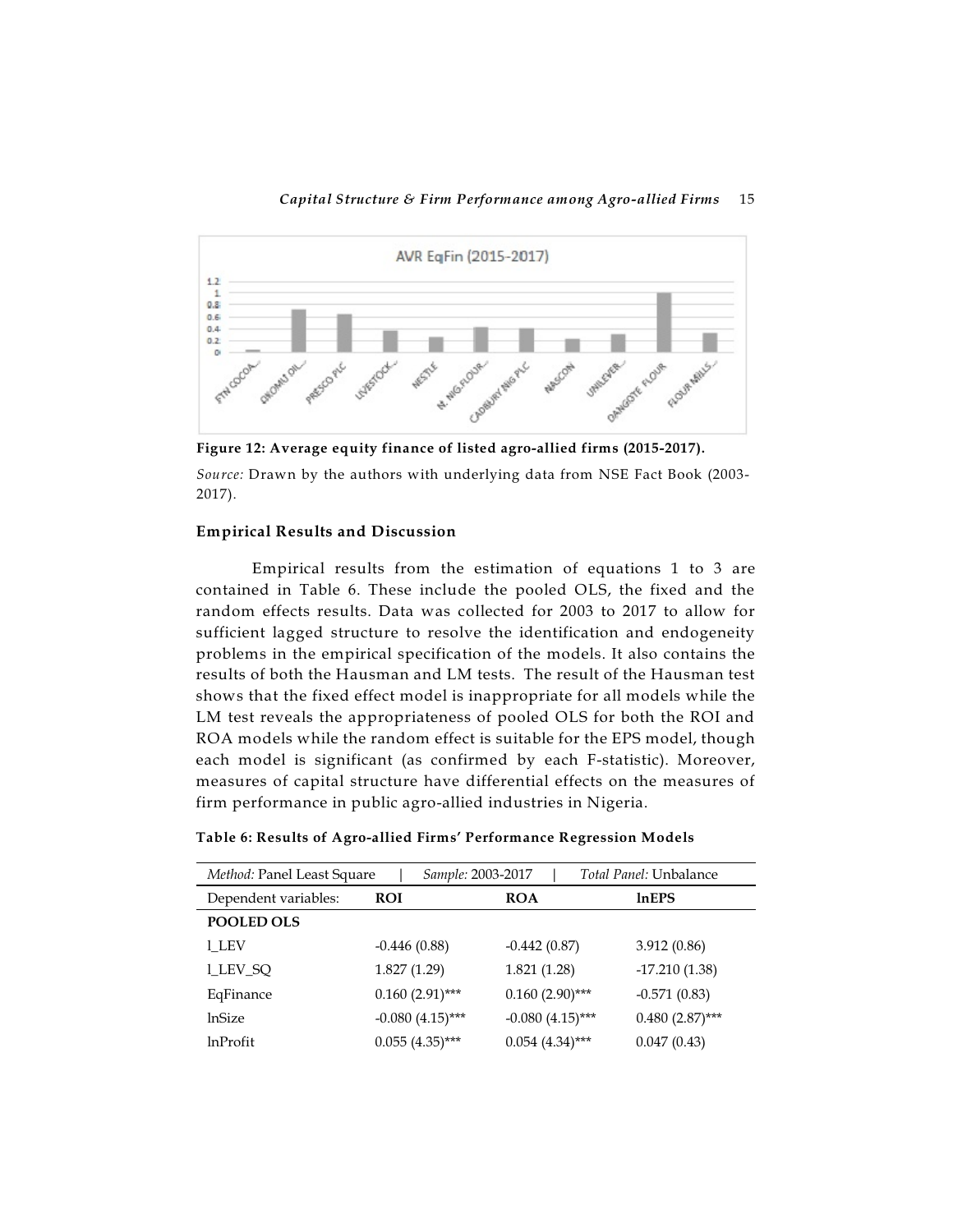| Method: Panel Least Square             | Sample: 2003-2017   |                     | Total Panel: Unbalance |
|----------------------------------------|---------------------|---------------------|------------------------|
| Dependent variables:                   | <b>ROI</b>          | <b>ROA</b>          | <b>InEPS</b>           |
| Age                                    | $0.003$ $(2.49)$ ** | $0.003$ $(2.48)$ ** | $-0.067$ (6.62)***     |
| _cons                                  | $0.508(2.02)$ **    | $0.511(2.03)$ **    | $-2.222(1.00)$         |
| Observation                            | 117                 | 117                 | 109                    |
| F statistic                            | $6.71***$           | $6.69***$           | 8.47***                |
| Adj R-squared                          | 0.23                | 0.23                | 0.29                   |
| <b>FIXED EFFECT</b>                    |                     |                     |                        |
| 1_LEV                                  | $-0.540(0.99)$      | $-0.538(0.99)$      | 5.929 (1.97)*          |
| <b>I_LEV_SQ</b>                        | 1.422(0.92)         | 1.417 (0.92)        | $-7.628(0.89)$         |
| EqFinance                              | 0.098(1.52)         | 0.097(1.50)         | $0.882(1.71)$ *        |
| <b>lnSize</b>                          | $-0.179(4.67)$ ***  | $-0.180(4.69)$ ***  | $-0.017(0.08)$         |
| <b>lnProfit</b>                        | $0.080(5.07)$ ***   | $0.080(5.09)$ ***   | $0.343$ $(3.89)$ ***   |
| Age                                    | $-0.002(0.44)$      | $-0.002(0.45)$      | 0.010(0.50)            |
| cons                                   | $2.029(3.58)***$    | $2.041(3.60)$ ***   | $-2.412(0.76)$         |
| Observation                            | 117                 | 117                 | 109                    |
| F statistic                            | $8.14***$           | $8.16***$           | 4.40***                |
| R-squared Overall                      | 0.15                | 0.16                | 0.01                   |
| <b>RANDOM EFFECT</b>                   |                     |                     |                        |
| <b>I_LEV</b>                           | $-0.446(0.88)$      | $-0.442(0.87)$      | $5.856(1.95)$ *        |
| <b>I_LEV_SQ</b>                        | 1.827(1.29)         | 1.821(1.28)         | $-10.044(1.20)$        |
| EqFinance                              | $0.160(2.91)$ ***   | $0.160(2.90)$ ***   | 0.840(1.64)            |
| lnSize                                 | $-0.080(4.15)$ ***  | $-0.080(4.15)$ ***  | 0.042(0.21)            |
| <b>lnProfit</b>                        | $0.055(4.35)$ ***   | $0.054(4.34)$ ***   | $0.331(3.79)$ ***      |
| Age                                    | $0.003$ $(2.49)$ ** | $0.003$ $(2.48)$ ** | $-0.009(0.55)$         |
| _cons                                  | $0.508(2.02)$ **    | $0.511(2.03)$ **    | $-2.491(0.86)$         |
| Observation                            | 117                 | 117                 | 109                    |
| Wald Chi-square                        | 40.25***            | 40.12***            | 25.39***               |
| R-squared Overall                      | 0.27                | 0.27                | 0.09                   |
| Hausman Chi-square                     | 9.28                | 9.66                | 7.99                   |
| Breusch-Pagan<br>Lagrangian Chi-square | 0.00                | 0.00                | 96.29***               |

Absolute value of t(or z)-statistic in parenthesis; \*  $p$  <0.1; \*\*  $p$  <0.05; \*\*\*  $p$  <0.01

*Source:* Author's computation from STATA 12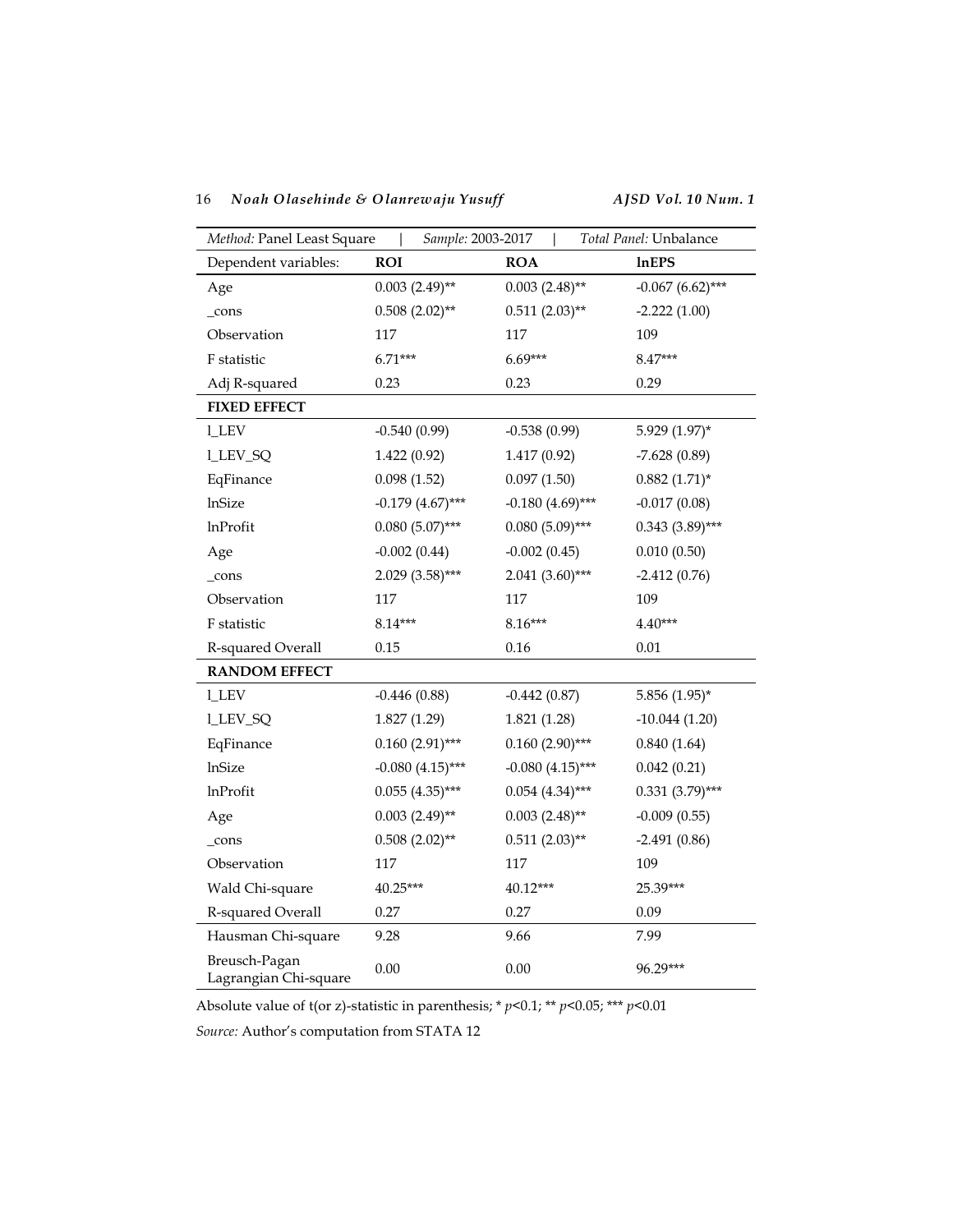### *Capital Structure & Firm Performance among Agro-allied Firms* 17

The pooled OLS regression shows that equity finance is the only capital structure that has a significant and direct effect on ROI as a measure of firm performance. In specific terms, a unit increase in equity finance increases ROI by 16%. The age of the firms and their growth also have a positive and significant effect on ROI while industry size was inverse and significantly related to ROI. The pooled OLS result also shows that equity finance has a positive significant effect on ROA as a measure of firm performance. Similar to what obtained under ROI, a unit increase in equity finance increases ROA by 16%. The results of other covariates are the same as obtained under ROI; all the variables are jointly significant. Using earning per share as a measure of performance, the random effect regression showed that the effect of leverage on firm performance is positive and significant. On average, if leverage increased by a unit in the public agro-allied industry in Nigeria, it would increase EPS by approximately 5.856% holding. This is similar to the findings of Njagi et al. (2017).

In summary, the results revealed that equity finance, the growth of firms and the age of firms have positive significant effects on the performance of agro-allied firms while firm size has a negative significant effect on performance when return on investment and return on asset are used to measure performance. Only leverage and growth of firms are positively and significantly related to firm performance as measured by earnings per share among public agro-allied firms in Nigeria.

# **Conclusion**

This study examined capital structure and firm performance among public agro-allied firms in Nigeria. Capital structure was measured by leverage and equity finance while firm performance was measured by ROI, ROA and EPS. Findings from the empirical analysis indicate that equity finance was a major determinant of ROI and ROA while leverage was for EPS. The implication of this is that firms are at high risk of bankruptcy through the cost of financial distress consistent with high total debt to total assets which affects performance negatively.

Firms should adopt an efficient equity-debt level ratio that improves performance significantly over the production period. However, there should be proper management of resources so as not to expand beyond the minimum efficiency scale level as this would have a negative effect on firm performance. Moreover, firms should focus on growth as well as increasing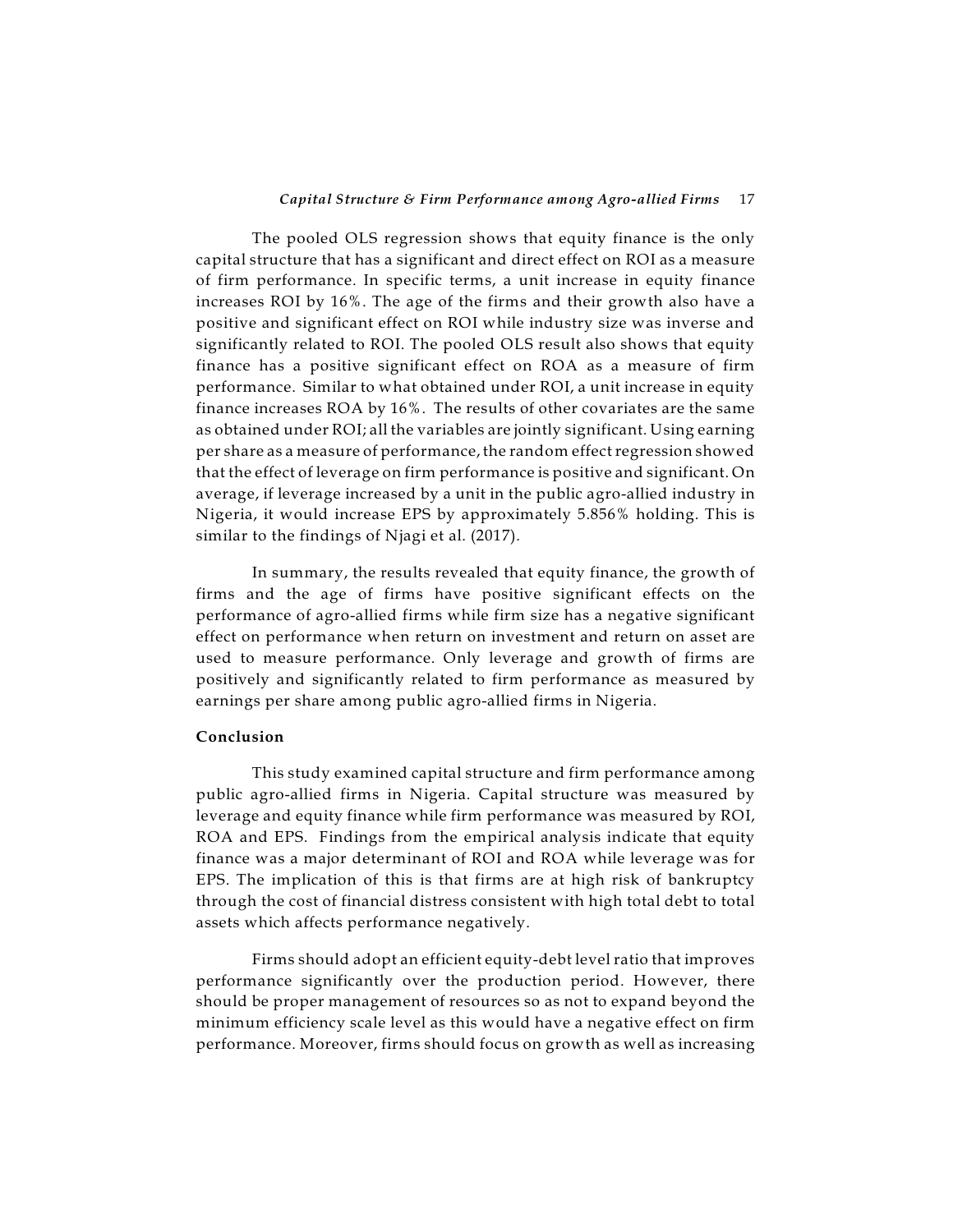net profit after tax as this would have a positive impact on firm performance as well as firm survival and industry growth. Government should provide loans to agro-allied firms to enable them finance their production activities as the ROI and ROA models predict. However, as has been demonstrated that high total debt to total asset ratio inhibits performance as the EPS model predicts, adequate measures should be put in place by government to regulate loans for optimal performance of the agro-allied industry.

### **References**

- Abeywardhana, D. (2017). Capital structure theory: An overview. *Accounting and Finance Research*, 6(1), 133-138.
- Abor, J. (2007). Debt policy and performance of SMEs: Evidence from Ghanaian and South African firms. *The Journal of Risk Finance*, 8(4), 364-379.
- Afzal, M., and Khan, M. (2017). Economic analysis of broiler poultry farms: a case study of District Lower Dir. *Sarhad Journal of Agriculture*, 33(1), 183-188.
- Aromolaran, A.K., Ademiluyi, I.O., and Itebu, O.J. (2013). Challenges of small poultry farms in layer production in Ibadan, Oyo State, Nigeria. *Global Journal of Science Frontier Research Agriculture and Veterinary Sciences*, 13(2), 5-12.
- Awunyo-Vitor, D., and Badu, J. (2012). Capital structure and performance of listed banks in Ghana.
- Ayoola, G. (2001). *Essays on the Agricultural Economy: A Book of Readings on Agricultural Development Policy and Administration in Nigeria* (Vol. 1). TMA Publishers [for] Farm and Infrastructure Foundation.
- Babalola, D., and Babalola, Y. 2013. Economic effects of media campaign against pandemic diseases: the case of bird flu (H5N1) on poultry business in Ogun State, Nigeria. *Arabian Journal of Business and Management Review (Oman Chapter)*, 2(12), 80.
- Bauman, A., McFadden, D.T., and Jablonski, B.B. (2018). The financial performance implications of differential marketing strategies: Exploring farms that pursue local markets as a core competitive advantage. *Agricultural and Resource Economics Review*, 47(3), 477-504.
- Benjamin, C., and Phimister, E. (2002). Does capital market structure affect farm investment? A comparison using French and British farm-level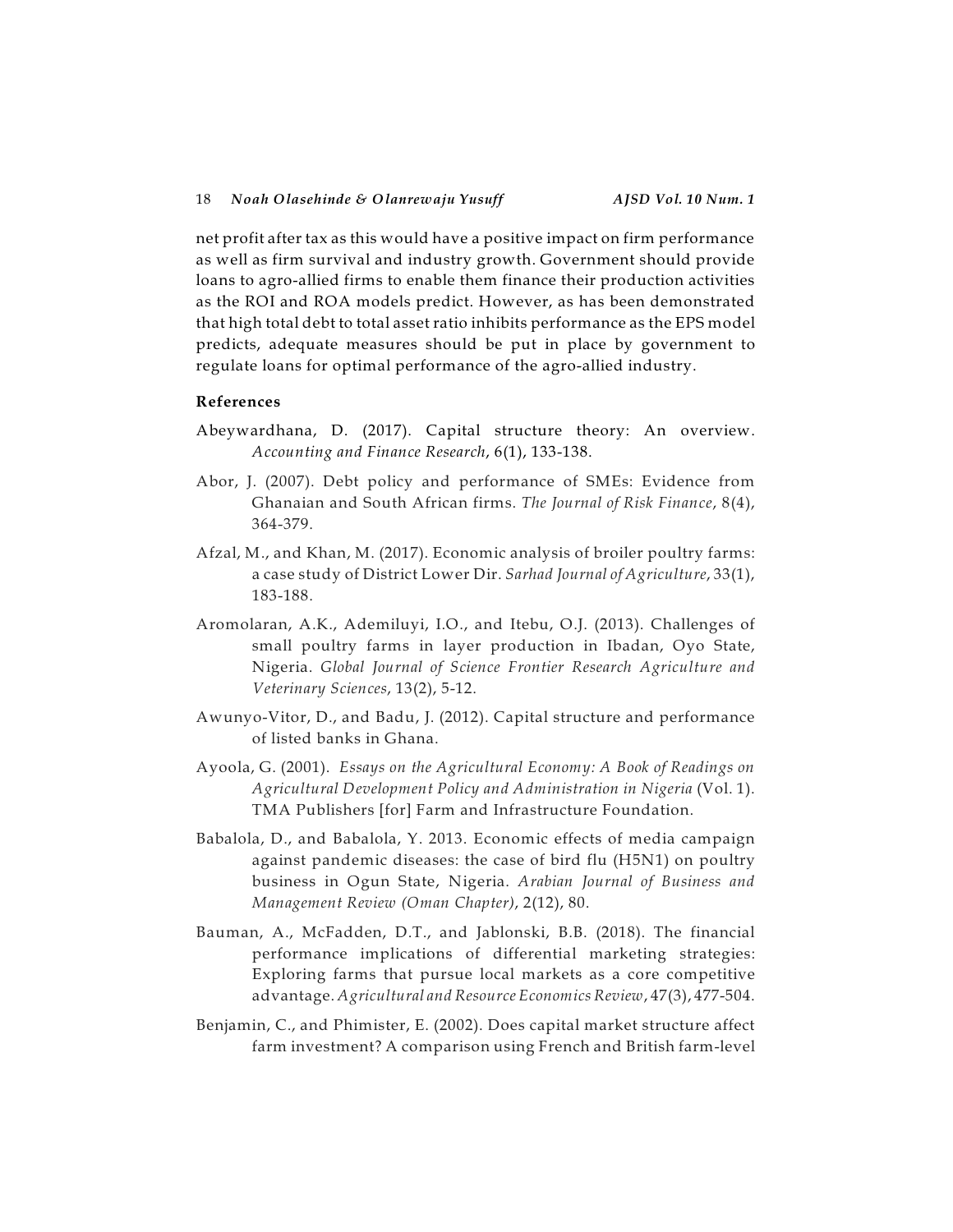panel data. *American Journal of Agricultural Economics*, 84(4), 1115- 1129.

- CBN (Central Bank of Nigeria). (2018). *Statistical Bulletin*, 29. Abuja: Central Bank of Nigeria.
- Cekrezi, A.  $(2013)$ . A literature review of the trade-off theory of capital structure. *ILIRIA International Review*, 3(1), 125-134.
- Chinaemerem, O.C., and Anthony, O. (2012). Impact of capital structure on the financial performance of Nigerian firms. *Arabian Journal of Business and Management Review (OMAN Chapter)*, 1(12), 43.
- Chowdhury, A., and Chowdhury, S.P. (2010). Impact of capital structure on firm's value: Evidence from Bangladesh. *Business and Economic Horizons (BEH)*, *3*(1232-2016-101116), 111-122.
- Coricelli, F., Driffield, N., Pal, S., & Roland, I. (2012). When does leverage hurt productivity growth? A firm-level analysis. *Journal of International Money and Finance*, 31(6), 1674-1694.
- Greene,W. H. (2012). *Econometric Analysis*(Seventh ed.). Upper Saddle River: Pearson Prentice-Hall.
- Gujarati, D., and Porter, D. (1999). *Essentials of Econometrics* (Vol. 2). Singapore: Irwin/McGraw-Hill.
- Heise, H., Crisan, A., and Theuvsen, L. (2015). The poultry market in Nigeria: Market structures and potential for investment in the market. *International Food and Agribusiness Management Review*, 18(1030-2016-83098), 197-222.
- Hsiao, C. (2014). *Analysis of Panel Data* (No. 54). Cambridge University Press.
- Khodavandloo, M., Zakaria, Z., and Nassir, A.M. (2017). Capital structure and firm performance during global financial crisis. *International Journal of Economics and Financial Issues*, 7(4).
- Koutsoyiannis*,* A. (1978). *Theory of Econometrics* (2<sup>nd</sup> Ed). UK: Palgrave MacMillan.
- La Porta, R., Lopez de Silanes, F., Shleifer, A., and Vishny, R. (2002). Investor protection and corporate valuation. *The Journal of Finance*, 57(3): 1147-1170.
- Margaritis, D., and Psillaki, M. (2010). Capital structure, equity ownership and firm performance. *Journal of Banking and Finance*, 34(3), 621-632.